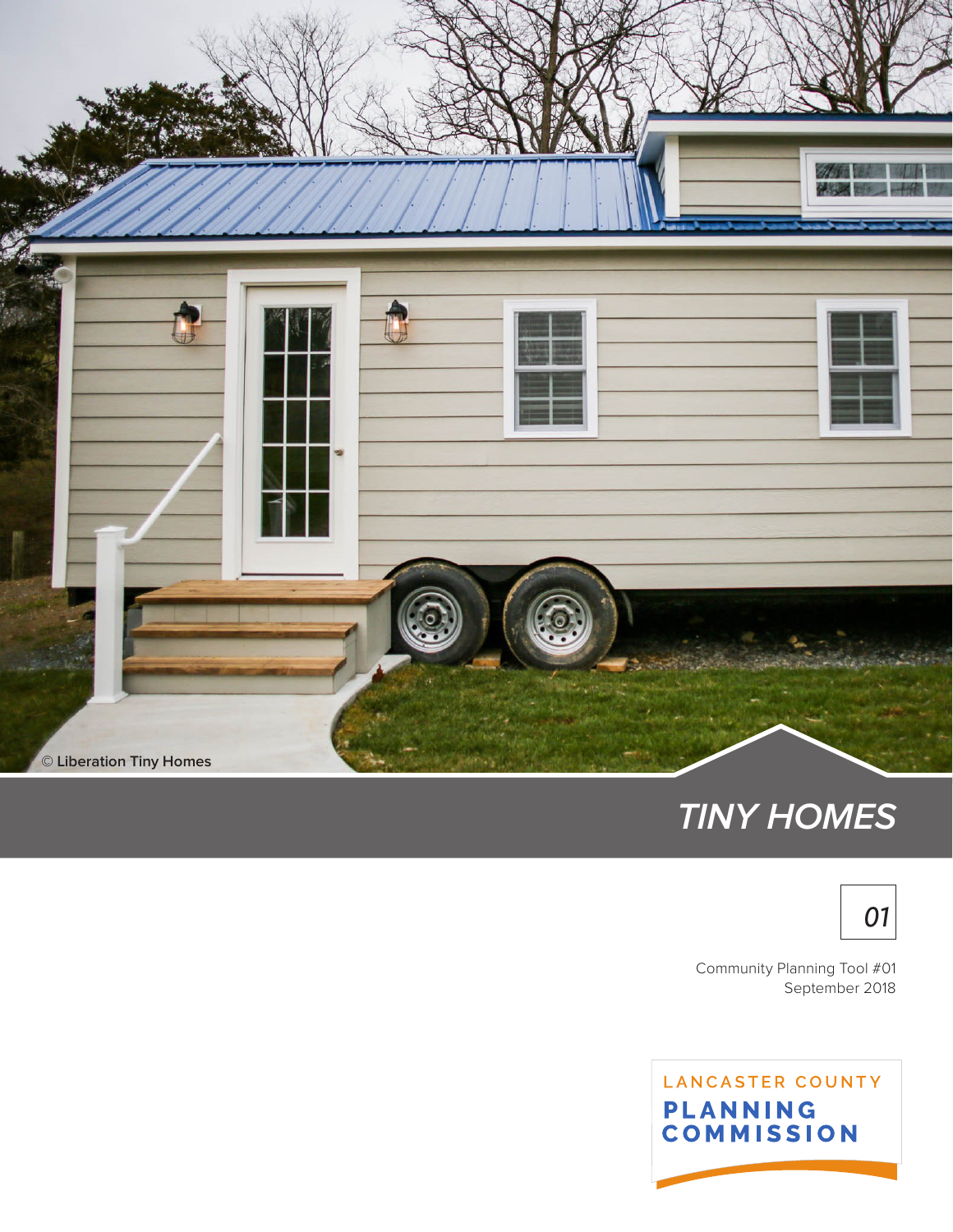# **TABLE OF CONTENTS**

| Suggested Tiny HomeSubdivision and Land Development Ordinance Language7 |  |
|-------------------------------------------------------------------------|--|
|                                                                         |  |

# **ABOUT THIS SERIES**

This report is one in a series of Community Planning Tools that have been created to assist municipal officials in a variety of planning topics, and to craft tools to implement the goals of local plans and the seven catalytic goals of the Lancaster County Comprehensive Plan, places 2040. It is the intent of this series to provide timely discussion and recommendations for specific planning issues relevant to many County municipalities.

The format of each of these reports begins with a general background of the topic, including past planning and regulatory approaches followed in both Lancaster County and elsewhere, as well as some new planning challenges that have arisen. This general discussion will be followed by a series of questions directed at municipal officials to gauge local opinions on specific topics.

The final part of the report is to use the decisions made by local officials to craft implementable planning and regulatory language. Sample ordinance provisions will be recommended for consideration by the municipality. The Lancaster County Planning Commission staff is also always available to assist municipal officials and to tailor the recommendations of the Community Planning Tool to local needs.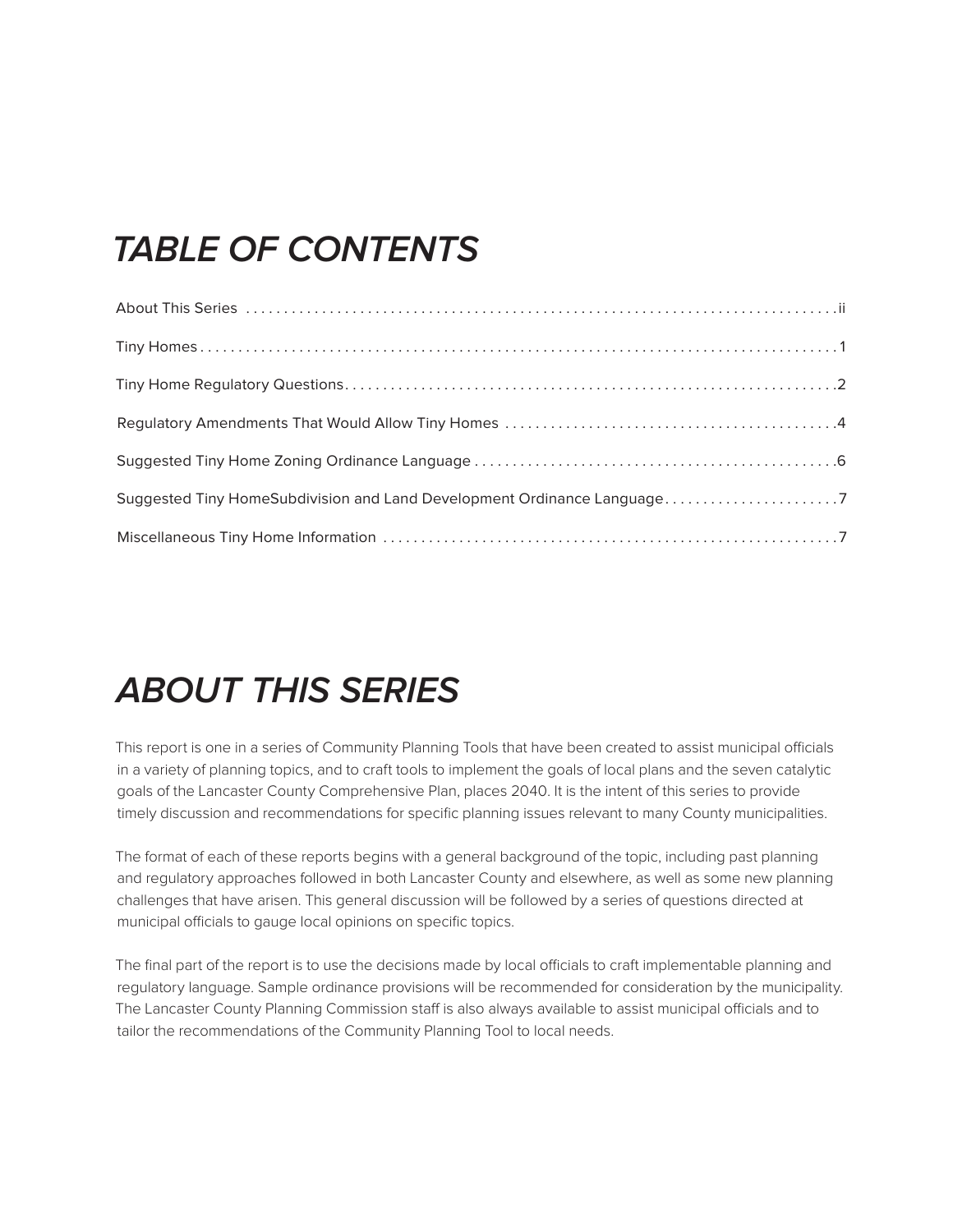# <span id="page-2-0"></span>**TINY HOMES**

Rising home ownership and rental costs, job insecurity and the acceptance of job hopping, growing student loans and personal debt, housing needs after a natural disaster, reduction in family size, and a lack of retirement savings all point to a need to allow a range in housing types within your community in the coming years. Allowing flexibility in housing types is critical as families have different housing needs as their life cycle and financial needs change. Young adults moving into their own home for the first time and retirees downsizing both typically have less income than a two-income family and need less space. The predominant housing type constructed in the future can no longer be a 4 bedroom, 2 bath single family home on an acre lot. Duplexes, townhouses, apartments, manufactured homes, accessory dwelling units (ADU), and yes, even Tiny Homes can help certain people meet their changing housing needs.

Lancaster County municipalities have typically allowed accessory dwelling units (ADUs). Landowners built them for many reasons but the most typical has been for housing elderly family members or more recently, for a second income. We have called them Dawdy House, Granny Flat, In-law Units, Echo Housing, Family Accessory Dwellings/ Apartments, Accessory Employee Dwellings, and Accessory Dwelling Units, to name only a few. Whatever term your municipality uses, they are simply a second smaller dwelling on the same grounds (or attached to) a principal dwelling unit. They have been located as apartments above a garage, as a basement apartment, a stand-alone modular house placed adjacent to a dwelling, or small house built on a foundation either attached or detached from the principal dwelling unit.

While most municipalities are comfortable with ADUs that are Tiny Homes, the Tiny Homes that are not ADUs are a

growing unknown. ADUs are not a Tiny Home when the dwelling unit is placed on its own lot as a principal dwelling and of a smaller square footage than 'normal.' Municipalities may also have concerns if the growing movement of Tiny Homes on Wheels will meet building codes and will not become a burden on municipal services.

Historically, municipalities that have allowed Accessory Dwelling Units learn that not all landowners wish to construct this housing type. Like mobile homes of old, not everyone wishes to live in such a dwelling unit. Providing for this land use will move towards implementation of the housing needs stated in places2030 and municipal comprehensive plans. Allowing Tiny Homes will not create a proliferation of them in a community. It is just not a housing style most Americans could live in, with such close proximity to each other beside or stacked above their neighbor. When regulated correctly, you can lower the concerns on allowing them within your municipality. When regulated correctly, they provide an affordable housing alternative without public subsidies as infill development and/or a high density housing option making efficient use of infrastructure.

Tiny Homes are a unique housing choice that the Lancaster County Planning Commission encourages municipalities to acknowledge as a viable housing type. We encourage municipalities to analyze and amend their regulations to allow Tiny Homes in applicable zoning districts. Ignoring this growing housing type can lead to unregulated, and unaccounted for dwelling units that can become a safety hazard to residents and pose a possible unnecessary burden on municipal services. Tiny Homes already exist, or will be coming soon to your community. This guidance paper hopes to address issues and concerns relating to Tiny Homes.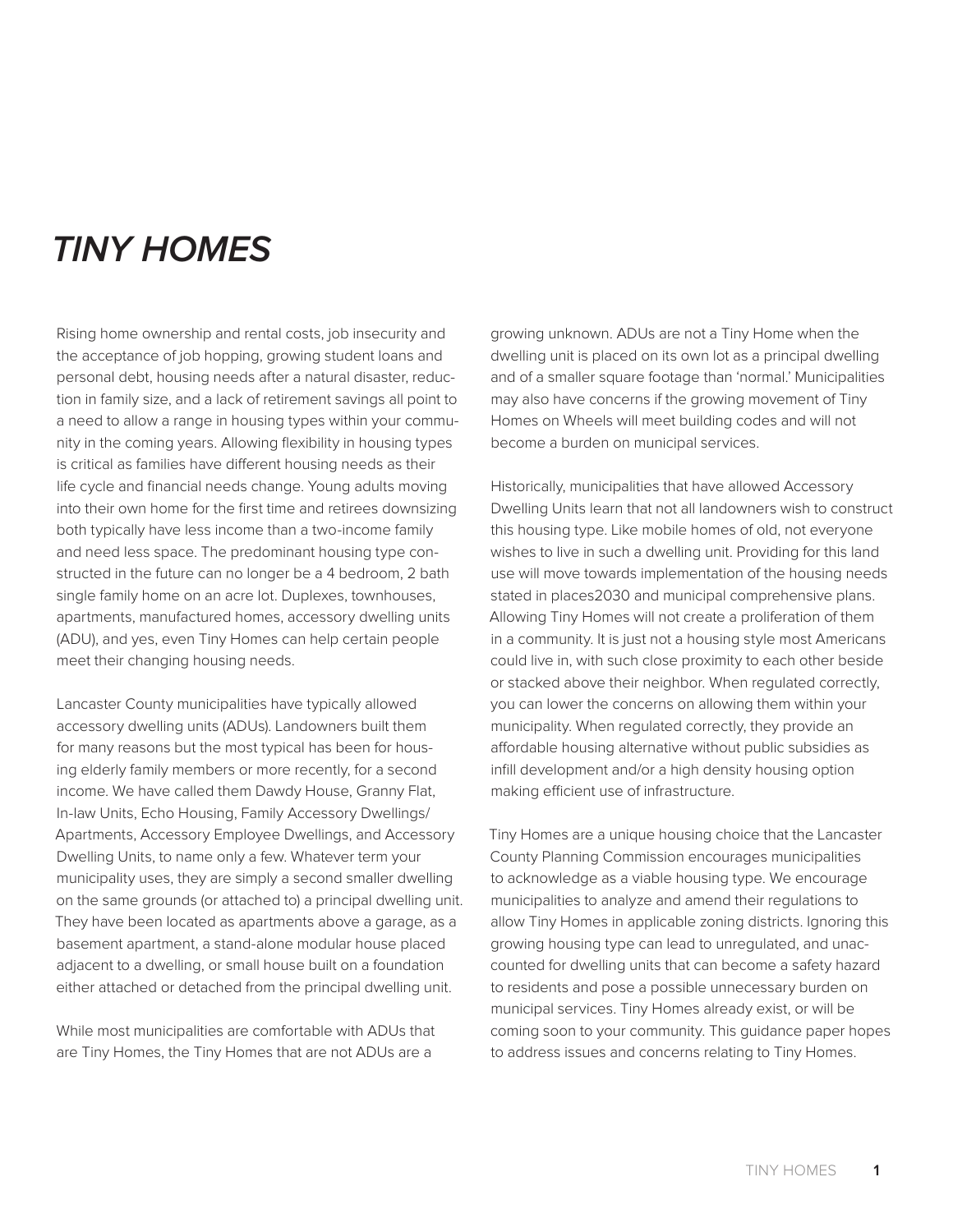# **Tiny Home Regulatory Questions**

### <span id="page-3-0"></span>**QUESTIONS TO ASK YOUR MUNICIPALITY WHEN DISCUSSING TINY HOMES**

### **What concerns do you have regarding allowing Tiny Homes?**

- 1. Is the construction of a Tiny Home a safety concern?
	- A. How it is constructed can be regulated by requiring the dwelling either meet HUD, NOAH, or UCC standards or code depending on the style of the Tiny Home.
- 2. Are you concerned about emergency response?
	- A. Tiny Homes should be required to have addresses like any other dwelling unit.
	- B. Tiny Homes, if meeting building standards, should be as safe to enter for emergency service providers as any other modular home or RV.
- 3. Concern over declining home values and/or difficulty re-selling a Tiny Home.
	- A. Declining home values should not be a basis for rejection by a municipality. Tiny homes should be treated like any other manufactured dwelling unit.
	- B. If a Tiny Home does not sell based on the type of construction, they can either be relocated or easily be removed from the lot. Resell value should not be a basis for rejection by a municipality.
- 4. Concern over the reduction of neighboring property values.
	- A. Tiny Homes should be allowed in areas that have similar dwelling sizes or complement the current neighborhood character.
	- B. Tiny Homes should meet the same setback standards as other principal or accessory dwelling units within the zoning district.
	- C. Have your existing accessory dwelling units caused neighboring property values to be reduced?

## **Do you currently allow Accessory Dwelling Units such as Dawdy Houses, Granny Flats, In-law Units, Echo Housing, Family Accessory Dwellings/ Apartments, Accessory Employee Dwellings, and Accessory Dwelling Units, etc.?**

### **If you answered yes, then you already allow a version of Tiny Homes in your regulations.**

Do your regulations of Accessory Dwelling require the following?

- 1. Are they regulated as temporary dwelling or permanent dwelling?
- 2. Are they required to be contained within, or connected to, a single-family dwelling unit or can they be separate from the principal building?
- 3. Are they restricted to elderly, handicapped, or disabled persons or related by blood, marriage, or adoption to the occupants of the principal dwelling/building?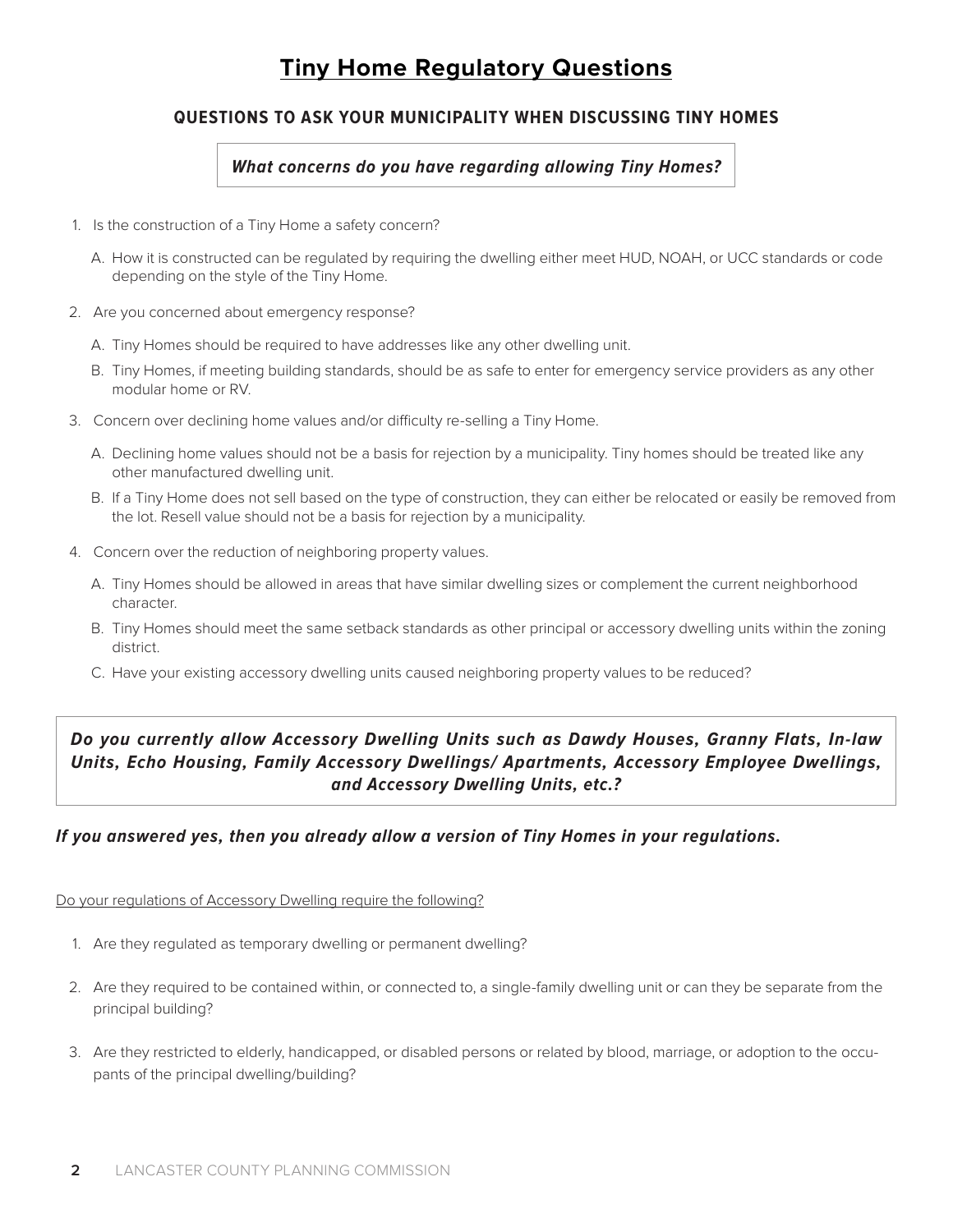- 4. Are they regulated as a Permitted Use, Special Exception, or Conditional Use?
- 5. Are they restricted to specific Zoning Districts?

### Does your Zoning Ordinance regulate minimum habitable floor area of some types of dwelling units?

6. Should these regulations be updated to reflect current housing preferences and standards?

### Have you adopted a separate Property Maintenance Code?

- 7. Is the code you adopted the most up to date version?
- 8. The International Property Maintenance Code has not been adopted as part of the Uniform Construction Code except for dangerous buildings.
- 9. 9. If adopted, be aware that 2018 International Residential Code (IRC) now includes Appendix Q, with specific regulations for Tiny Houses on foundations (NOT on wheels). Attention is specifically paid to stairs, ceiling heights, lofts, and emergency escape and rescue openings. Provisions contained in the appendix are not mandatory unless specifically referenced in the adopting ordinance..

### Do you allow Campgrounds as a land use?

- 10. Which Zoning Districts are they allowed in?
- 11. Do you allow for long-term living or are they restricted to a maximum duration?

### Do you allow Mobile Home/Manufactured Home Parks as a land use?

- 12. Which Zoning Districts are they allowed in?
- 13. Do you require all apparatuses used to tow or transport the mobile home to be removed?
- 14. Do you require all mobile homes to be anchored?
- 15. Do you allow long-term parking of RVs on properties?

**If you already allow a version of Tiny Homes, would you be willing to expand or modify your regulations? Are you comfortable allowing Tiny Homes built on foundations? Are you comfortable allowing Tiny Homes built on wheels?**

**Tiny Homes are not typically deeded structures unless built on a foundation on their own lot. Tiny Homes on Wheels constructed as a manufactured home or on a trailer are titled as vehicles.**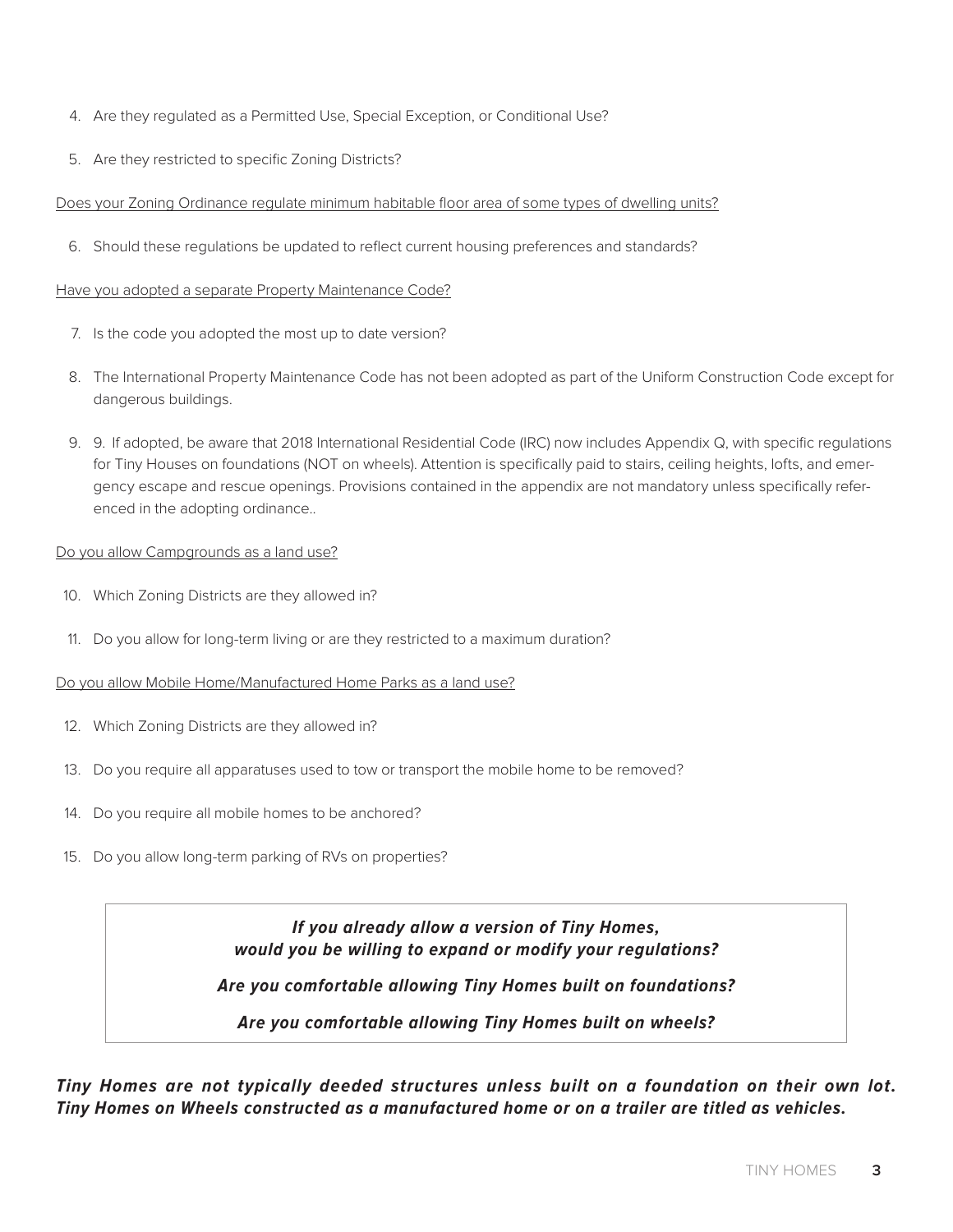## **Regulatory Amendments That Would Allow Tiny Homes**

- <span id="page-5-0"></span>1. Add a definition of Tiny Home.
- 2. Reduce the square footage requirements within your Habitable Floor Area or Dwelling size for Tiny Homes to a minimum of 150 square feet and a maximum of 400 square feet.
- 3. Consider an amnesty period for landowners to get existing units registered as an accessory dwelling unit.
- 4. Allow Tiny Homes to be located as a principal use on a lot or an Accessory Dwelling Unit.

### **Accessory Dwelling Units**

- 1. Revise your definition of Accessory Dwelling Units to include the term Tiny Home.
- 2. Allow Accessory Dwelling Units as a permitted use.
- 3. Allow Accessory Dwelling Units as a permanent use.
- 4. Remove the restriction that an Accessory Dwelling Unit be occupied by elderly, handicapped, or disabled persons.
- 5. Remove the restriction that the Accessory Dwelling Unit be occupied by a person related by blood, marriage, or adoption to the occupants of the principal dwelling/building.

### Manufactured Homes

- 1. Remove the restrictions that all Manufactured Homes remove the apparatuses used to tow or transport be removed.
- 2. Remove the requirement for over-the-top or frame ties to ground anchors for Manufactured Homes when not located within a Hurricane Zone or Flood Plain.

### Recreational Vehicles

1. Remove the restriction that a Recreational Vehicle and/or Travel Trailer may not be designed for use as a permanent dwelling if over 150 square feet of habitable space.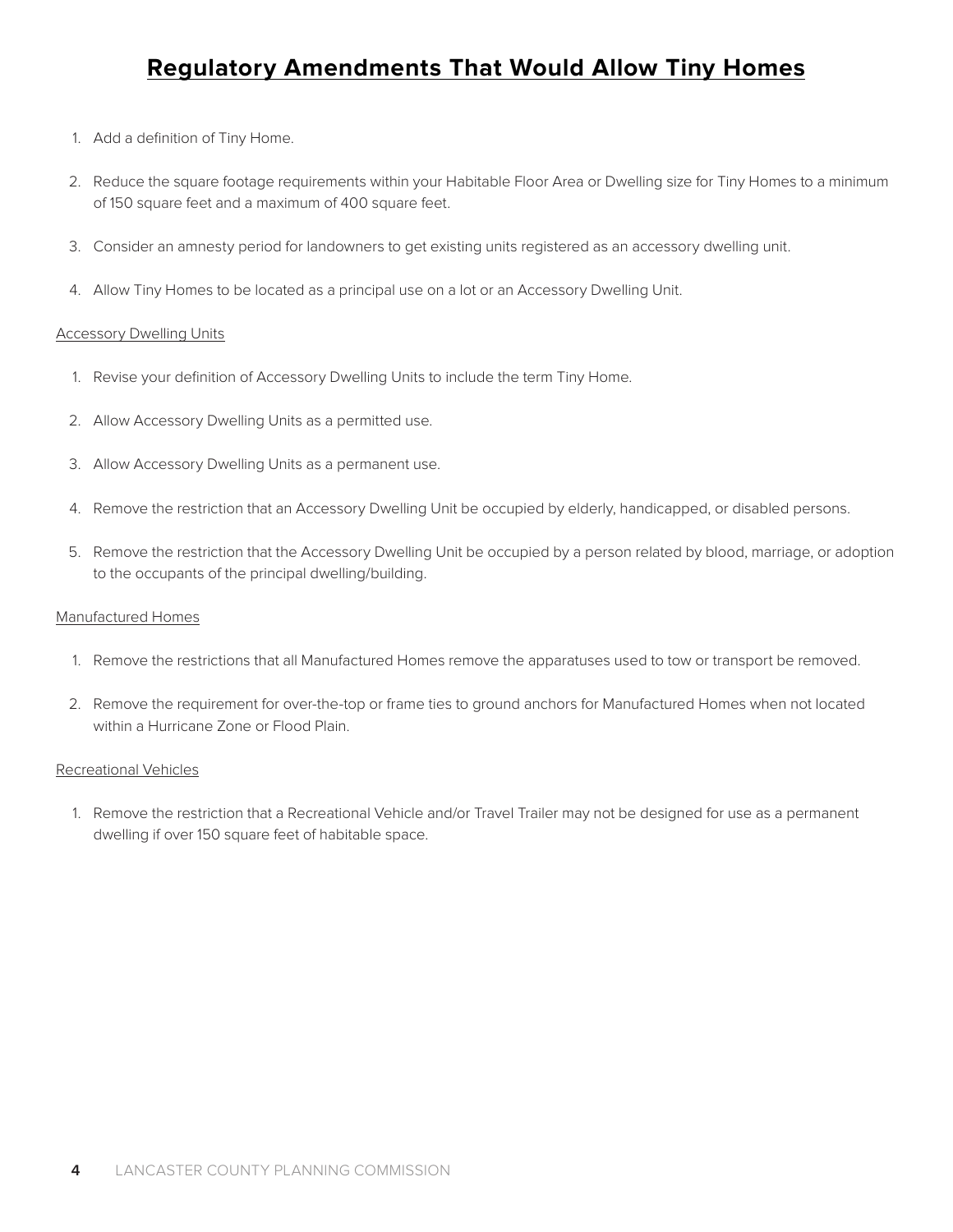## **If you are not comfortable either allowing Tiny Homes on their own lot or as an Accessory Dwelling Unit, consider allowing Tiny Home Communities as a land use like existing Manufactured and/or Mobile Home Parks.**

### Tiny Home Communities

- 1. Include a definition of Tiny Home Community in your definitions.
- 2. Include a definition of Tiny Home in your definitions.
	- A. Allowing either foundation and/or wheeled Tiny Homes.
- 3. Include Tiny Home Communities as a use within your highest density Residential zone and/or Mixed Use Zone.

### Mobile Home Parks

- 1. Remove the requirement that within Mobile Home Parks, all apparatuses used to tow or transport the mobile home are to be removed.
- 2. Allow Mobile Home Parks in your highest density Residential Zone and/or Mixed Use Zone.

### **Campgrounds**

- 1. Allow Campgrounds to be located in your highest density Residential Zone and/or Mixed Use Zone.
- 2. In Urban Growth Areas, allow permanent living in Campgrounds or don't reference either temporary or permanent living requirements.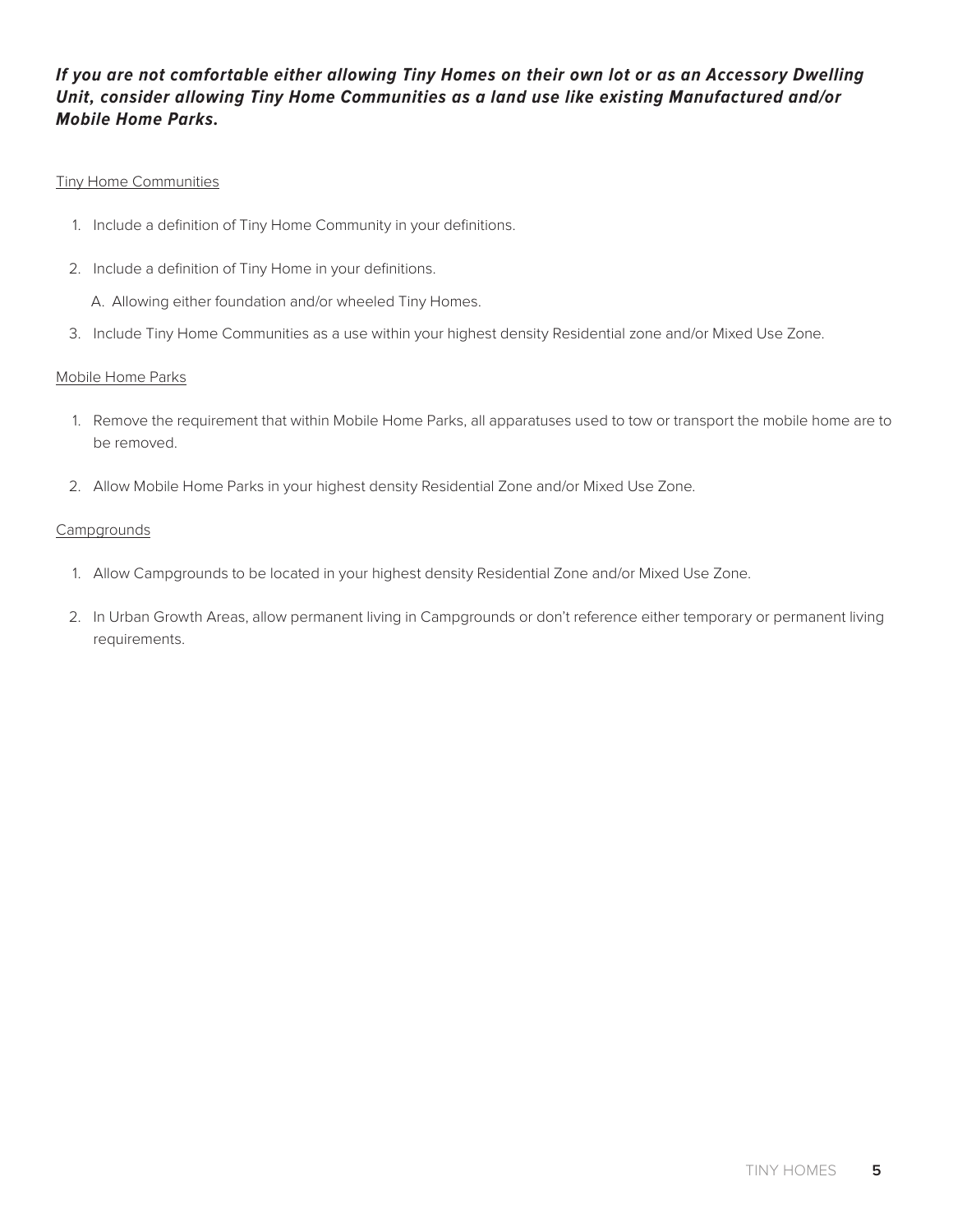# **Suggested Tiny Home Zoning Ordinance Language**

- <span id="page-7-0"></span>Tiny Home: A dwelling unit placed on a property for occupancy as either a principal or accessory dwelling unit with a habitable floor area between 150 square feet and 400 square feet constructed with a foundation or on wheels.
- Tiny Home Park/Community: A parcel of land under single ownership, which has been planned and improved for the placement of two or more Tiny Homes for transient or permanent use.
	- 1. The Tiny Home shall have a minimum of 150 square foot, and a maximum 400 square foot of habitable floor area.
	- 2. The Tiny Home must be served by water and sewer. Connection to public water and/or sewer shall conform to the regulations of the Authority responsible for each utility. If public water and/or sewer is unavailable, the Tiny Home shall be physically connected to a sewage disposal and water supply system that does not exceed the total number of occupant's maximum capabilities for which the system was designed. Any connection to and/or expansion of an individual on-lot sewage disposal system shall be reviewed by the Municipal Sewage Enforcement Officer's and the applicant shall present evidence of such review and all necessary approvals.
	- 3. The Tiny Home shall provide one (1) off-street parking space.
	- 4. The maximum density of the underlying Zoning District may not be exceeded.
	- 5. The setback requirements as a principal or accessory use of the underlying Zoning District shall be met.
	- 6. A Tiny Home, placed as an Accessory Dwelling Unit shall not be counted as a dwelling unit or lot in the computation of the maximum number of dwellings which may be erected or lots which may be subdivided from a parcel in the Agricultural District.
	- 7. Based on building type and occupancy of the Tiny Home, a certificate of occupancy permit is based on approval under the following building code requirements: UCC building codes, HUD building codes, NOAH, or RV building codes.
		- A. Tiny Homes on Foundations

Regulated by the Uniform Construction Code (**UCC**) [[dli.pa.gov/ucc](http://www.dli.pa.gov/ucc/Pages/default.aspx)]. 'Stick-built' deeded single family dwellings requiring inspection of mechanical, electrical, plumbing rough-in inspections during field site phases of construction. The minimum habitable space under the current UCC Code is 150 square feet (sf) with minimum ceiling heights in habitable spaces.

B. Tiny Homes on Wheels

Title vehicles as manufactured homes regulated by the Department of Community & Economic Development. Building permits are required for the installation on piers for stability and final mechanical, electrical, and plumbing connections. Accommodations must be made for sewage and water. Tiny Homes on Wheels should be regulated under one of the following:

i. Regulated as a manufactured home by **HUD** [[hud.gov](https://www.hud.gov/)] The U.S. Dept. of Housing and Urban Development provides certification for manufactured homes. In addition to an external certification label, a data plate is required to be affixed inside the home. The HUD Code, unlike conventional building codes, requires manufactured homes to be constructed on a permanent chassis.



THE MANUFACTURER CERTIFIES TO THE BEST OF THE<br>MANUFACTURER'S KNOWLEDGE AND BELIEF THAT THIS<br>MANUFACTURED HOME HAS BEEN INSPECTED IN ACCORD-**ANCE WITH THE REQUIREMENTS OF THE DEPARTMENT OF HOUSING AND URBAN DEVELOPMENT AND IS CONSTRUCTED** IN CONFORMANCE WITH THE FEDERAL MANUFACTURED<br>HOME CONSTRUCTION AND SAFETY STANDARDS IN EFFECT ON THE DATE OF MANUFACTURE. SEE DATA PLATE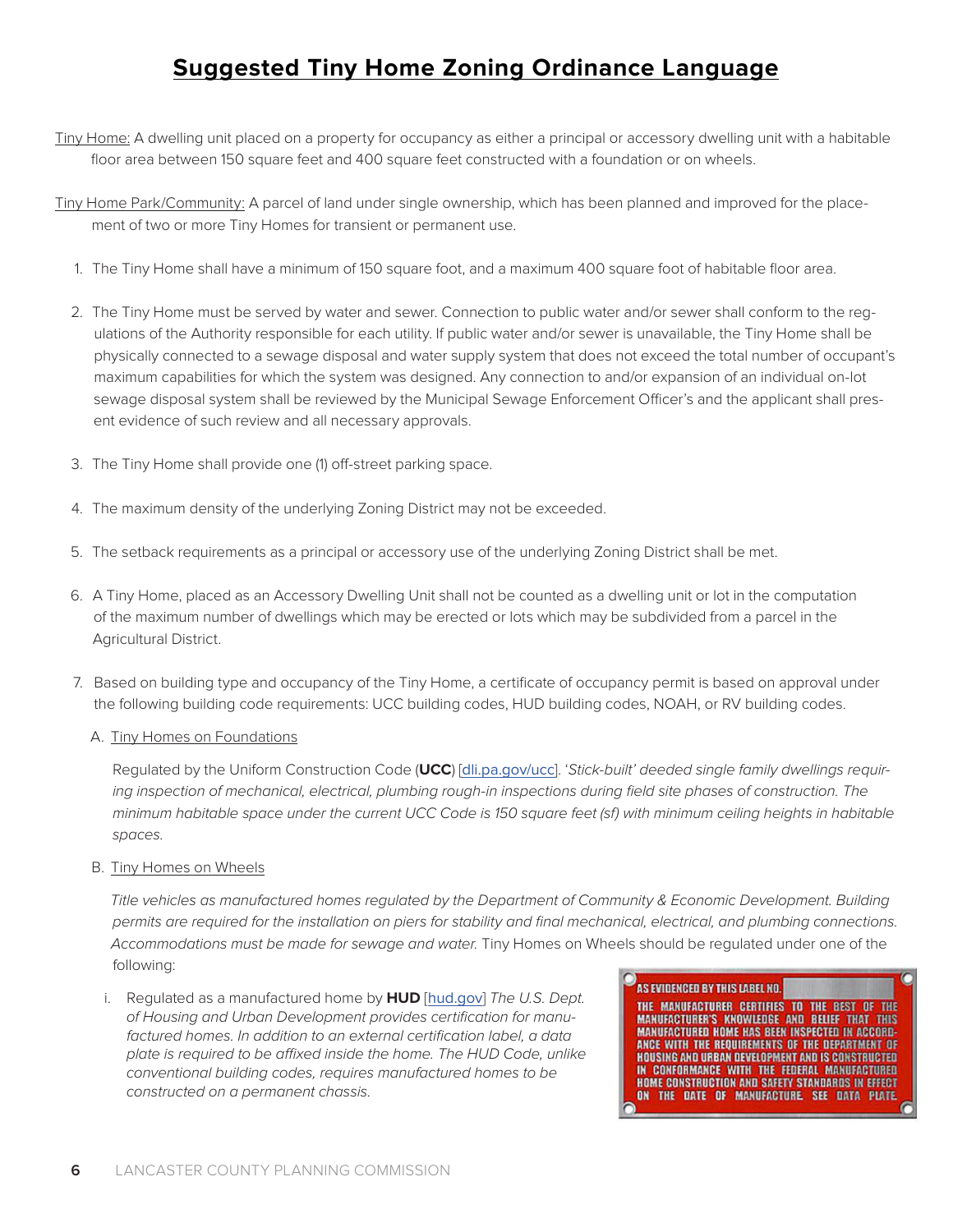- <span id="page-8-0"></span>ii. Regulated by the **National Organization of Alternative Housing** [[noahcertified.org](http://noahcertified.org/)]. NOAH is a national trade association for builders, manufacturers, and DIYers producing tiny houses suitable for permanent, full-time or part-time residential living. NOAH standards for certification incorporates safety, construction, and energy efficiency standards currently used by the Recreational Vehicle and Home Building Industries.
- iii. Regulated as a temporary living space by the **Recreational Vehicle Industrial Association** [[rvia.org](http://rvia.org/)]. RVIA is a national trade organization that exists to promote the RV industry as well as adopt and enforce safety standards for participating RV manufacturers. They define an RV in part as "a vehicle designed as temporary living quarters for recreational, camping, travel, or seasonal use…." Not included in their RV definition are manufactured housing for long term residences (manufactured and modular housing). RVIA does maintain an inspection and certification program but would only apply to Tiny Homes on Wheels as temporary, not permanent living quarters. Therefore, municipalities may not require certification by RVIA for Tiny Homes on Wheels used for permanent occupancy or any Tiny Homes on Foundations.

## **Suggested Tiny Home Subdivision and Land Development Ordinance Language**

Section 107 of the Pennsylvania Municipalities Planning Code (PMPC) defines a "land development" as:

(1) The improvement of one lot or more contiguous lots, tracts, or parcels of land for any purpose involving: (i) a group of two or more residential or non residential buildings, whether proposed initially or cumulatively.

Therefore, when a Tiny Home is a principal dwelling use on a lot, it is not considered a land development.

When a Tiny Home is a secondary dwelling on a lot, it will need to go through land development plan processing procedures.

If you allow accessory dwelling units to follow an expedited land development process, consider allowing Tiny Homes to follow the same procedure.

If you have a small projects procedure in your Stormwater Management regulations, consider allowing Tiny Homes to be submitted under the same procedure.

## **Miscellaneous Tiny Home Information**

- Tiny Homes on Wheels over 8.5 feet in width, 13.5 feet in height, and over 26,000 lbs in weight require a permit to move them on state roads.
- Building homes on trailers is difficult beyond 450 total square feet. Homes proposed to be constructed larger than 450 square feet should not be constructed on a trailer nor considered 'tiny.'
- In the United States, the realistic minimum dwelling size for living permanently in a Tiny Home is greater than 136 feet (16 foot long by 8.5 foot wide without a loft). The ability to access a sleeping loft is difficult at that size. To provide bathroom, kitchen, living, and sleeping space under that size may work as a travel/vacation option, but rarely succeeds for permanent living. In today's culture, those wishing to build a Tiny Home under 136 square feet for permanent living are unrealistic